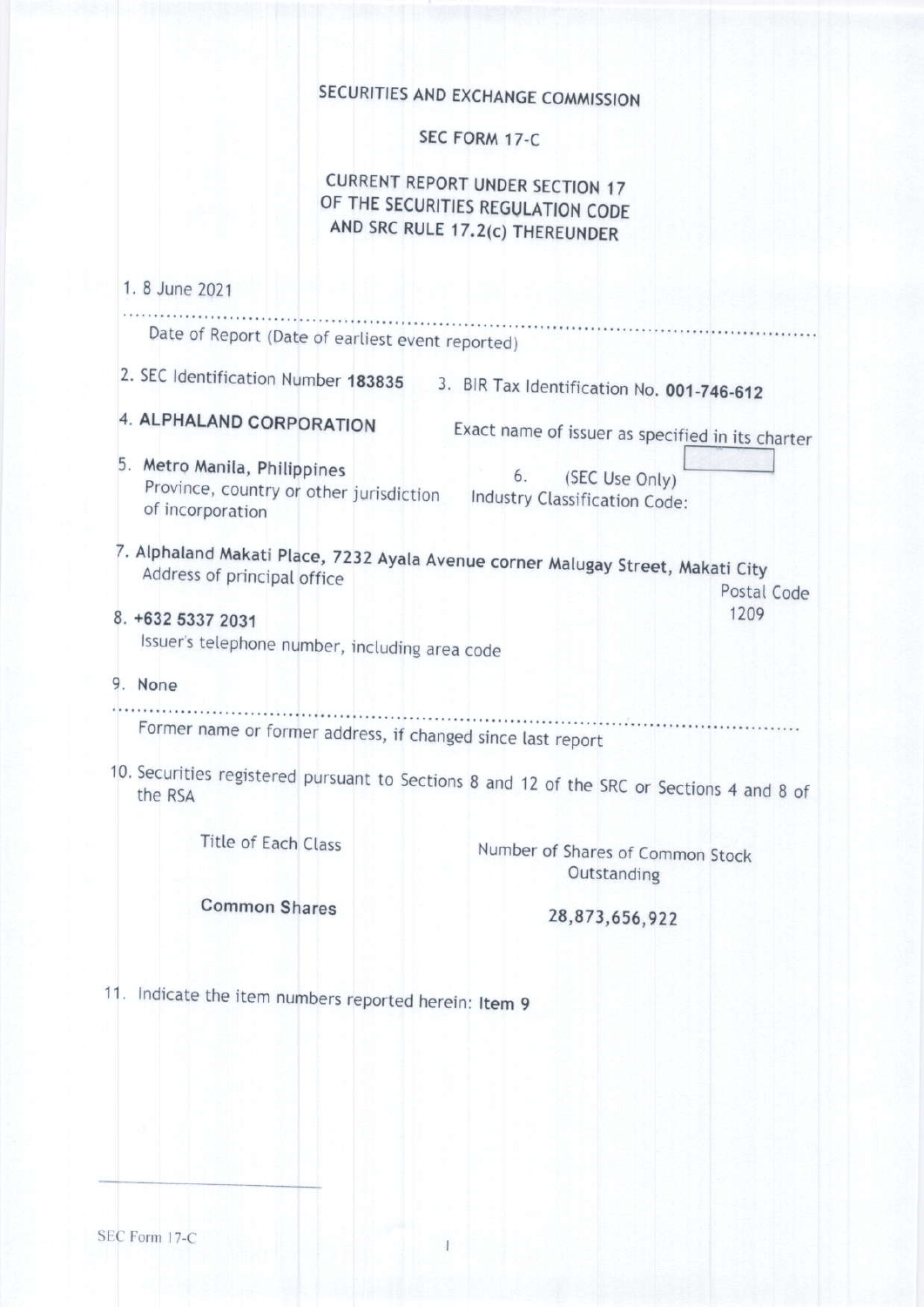Item 9. Other Events / Developments - Results of the Annual Stockholders Meeting and Organizational Meeting of the Board of Directors of Alphaland Corporation

### Annual Meeting of Stockholders

The Corporation wishes to inform the Commission that it held its Annual Stockholders Meeting on June 8, 2021, at 5 o'clock in the afternoon at The City Club at Alphaland Makati Place via remote communication where stockholders representing approximately 92% of the voting stock were present.

During the meeting, the following material resolutions, transactions and corporate actions were unanimously approved and/or ratified by the stockholders:

- 1. The minutes of the annual meeting of the stockholders of the Corporation held on July 30, 2020;
- 2. All acts, transactions and resolutions of the Board of Directors, the Committees of the Board, the Officers of the Corporation, and Management from the date of the 2020 annual stockholders' meeting up to the date of the 2021 annual stockholders' meeting.
- 3. The re-appointment of Reyes Tacandong & Co. as the Corporation's independent external auditors for the fiscal year 2021;
- 4. The election of the following directors of the Corporation:
	- Roberto V. Ongpin  $(i)$
	- $(iii)$ Anna Bettina Ongpin
	- $(iii)$ Mario A. Oreta
	- $(iv)$ Dennis O. Valdes
	- $(v)$ Lorenzo V. Tan
	- $(vi)$ Eric O. Recto
	- $(vii)$ Dennis A. Uy
	- (viii) Francisco Ed. Lim
	- $(ix)$ Juan Edgardo M. Angara
	- $(x)$ Jaime J. Bautista
	- $(xi)$ Margarito B. Teves (Independent)
	- Jose Ramon T. Villarin (Independent)  $(xii)$
	- (xiii) Gilberto Eduardo Gerardo C. Teodoro, Jr. (Independent)
	- Florentino M. Herrera III (Independent)  $(xiv)$
	- $(XV)$ Gregorio T. Yu (Independent)

# Organizational Meeting of the Board of Directors

The newly elected directors also held its Organizational Meeting immediately after the adjournment of the Annual Stockholders' Meeting. Thirteen out of the fifteen elected directors were present.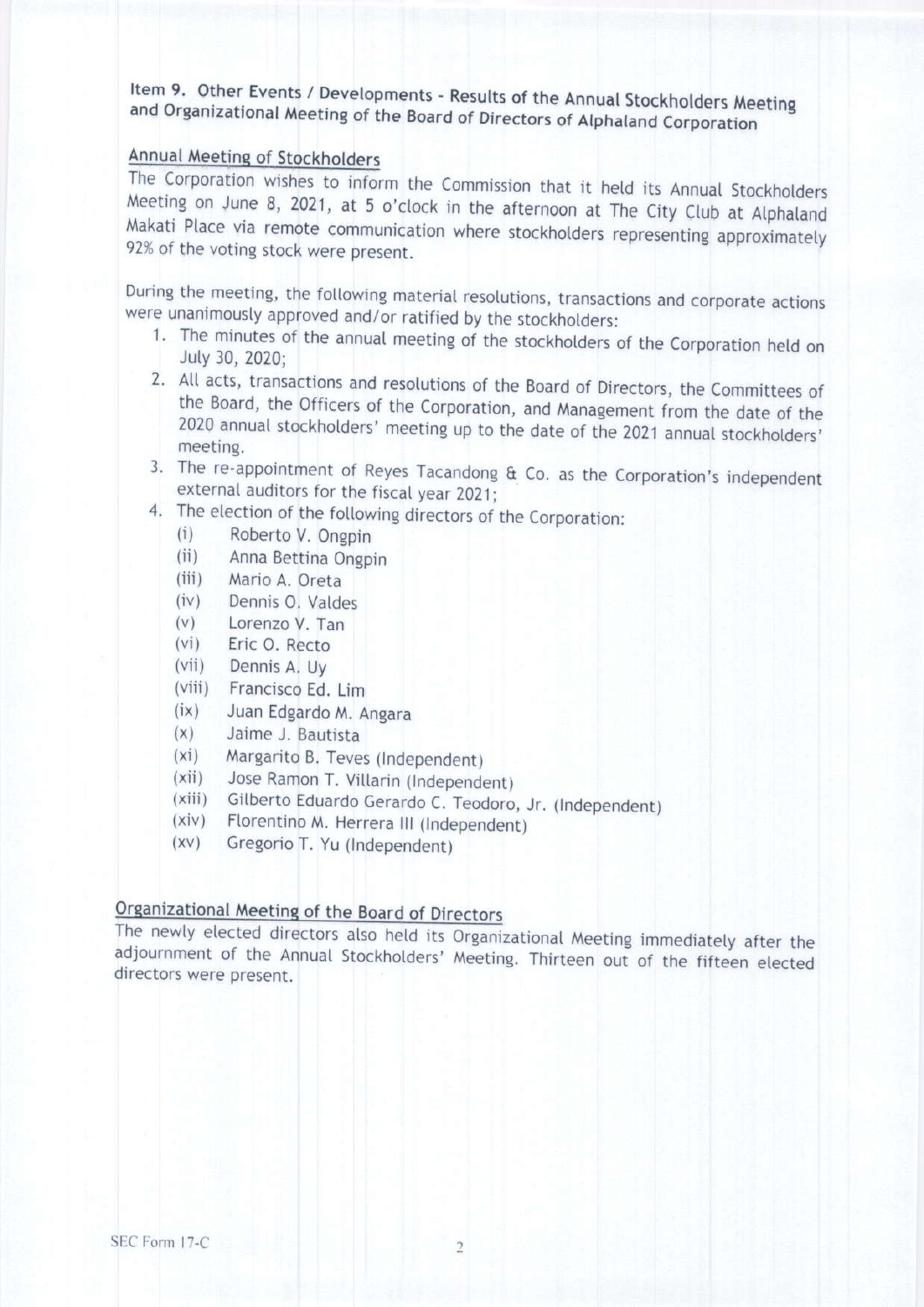The following were elected officers of the Corporation for the ensuing year:

| Chairman and Chief Executive Officer                  | Roberto V. Ongpin                                     |
|-------------------------------------------------------|-------------------------------------------------------|
| Vice Chairman                                         |                                                       |
| President                                             | Eric. O. Recto and Anna Bettina Ongpin                |
| Chief Operating Officer                               | Dennis O. Valdes                                      |
|                                                       | Michael Angelo Patrick M. Asperin                     |
| Senior Vice President For Finance<br>and<br>Treasurer | Cristina B. Zapanta                                   |
| Corporate Secretary                                   | Jason J. Alba                                         |
| Assistant Corporate Secretary                         | Jonamel G. Israel-Orbe                                |
| Corporate Information Officers                        | Jason J. Alba                                         |
|                                                       | Jonamel G. Israel-Orbe                                |
|                                                       | Cristina B. Zapanta                                   |
| Compliance Officers:                                  |                                                       |
| A. Anti-Money Laundering                              | Cristina B. Zapanta                                   |
|                                                       | Jonamel G. Israel-Orbe                                |
|                                                       |                                                       |
| B.<br>Corporate Governance                            |                                                       |
|                                                       | Jason J. Alba (Compliance Officer)                    |
|                                                       | Jonamel G. Israel-Orbe (Deputy Compliance<br>Officer) |

The following were elected as members of the various committees of the Board:

| <b>Executive Committee</b>    | Roberto V. Ongpin (Chairman)                           |
|-------------------------------|--------------------------------------------------------|
|                               | Dennis O. Valdes                                       |
|                               | Anna Bettina Ongpin                                    |
|                               | Michael Angelo Patrick M. Asperin (ex officio)         |
| Audit Committee               | Margarito B. Teves (Chairman; Independent<br>Director) |
|                               | Florentino M. Herrera III (Independent Director)       |
| Nominations Committee         | Gregorio T. Yu (Independent Director)                  |
|                               | Roberto V. Ongpin (Chairman)                           |
|                               | Dennis O. Valdes                                       |
|                               | Gregorio T. Yu (Independent Director)                  |
| <b>Compensation Committee</b> | Roberto V. Ongpin (Chairman)                           |
|                               | Anna Bettina Ongpin                                    |
|                               | Dennis O. Valdes                                       |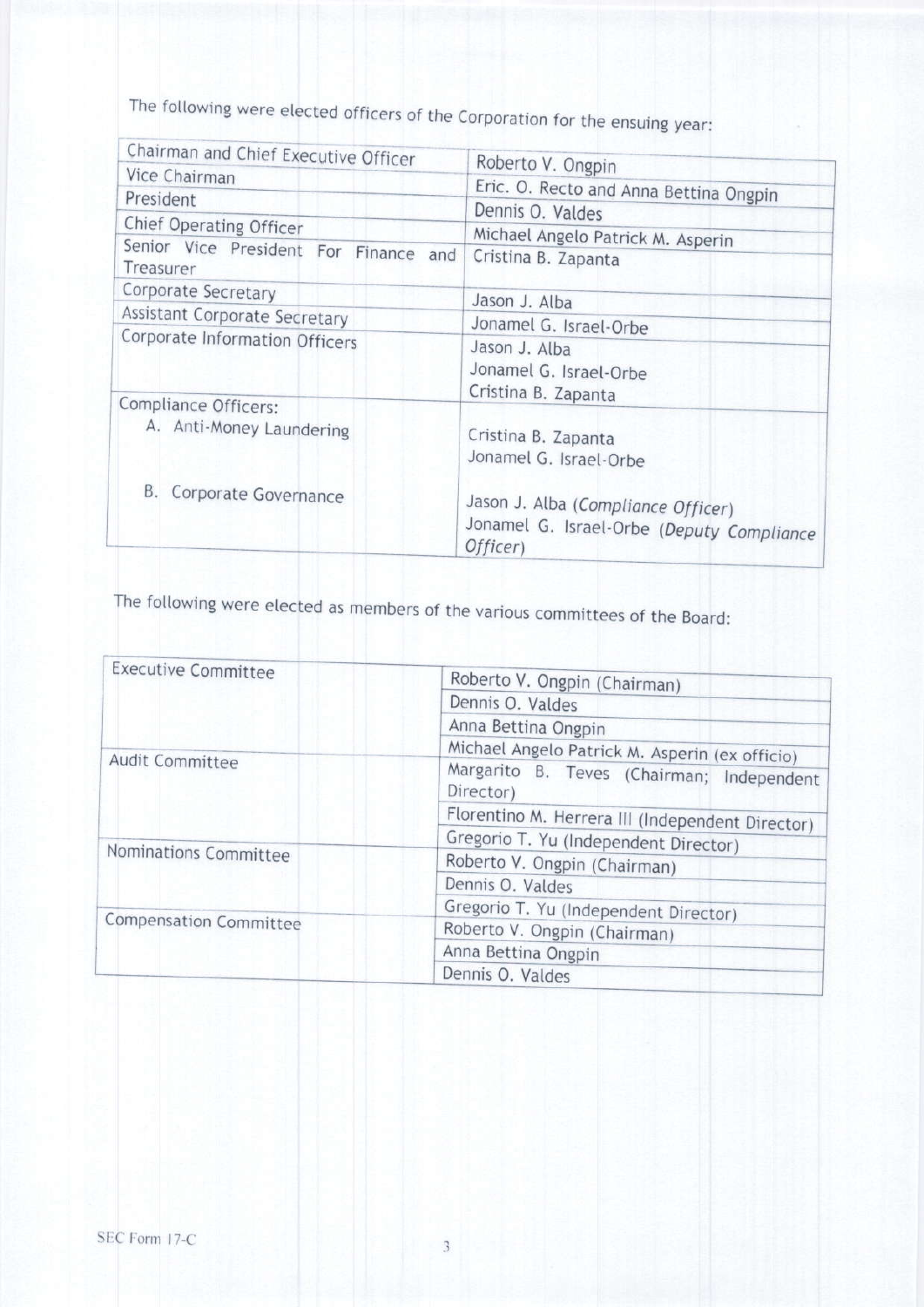## **SIGNATURES**

Pursuant to the requirements of the Securities Regulation Code, the Issuer has duly caused this report to be signed on its behalf by the undersigned hereunto duly authorized.

**ALPHALAND CORPORATION** Issuer

June 9, 2020 Date

porate Secretary